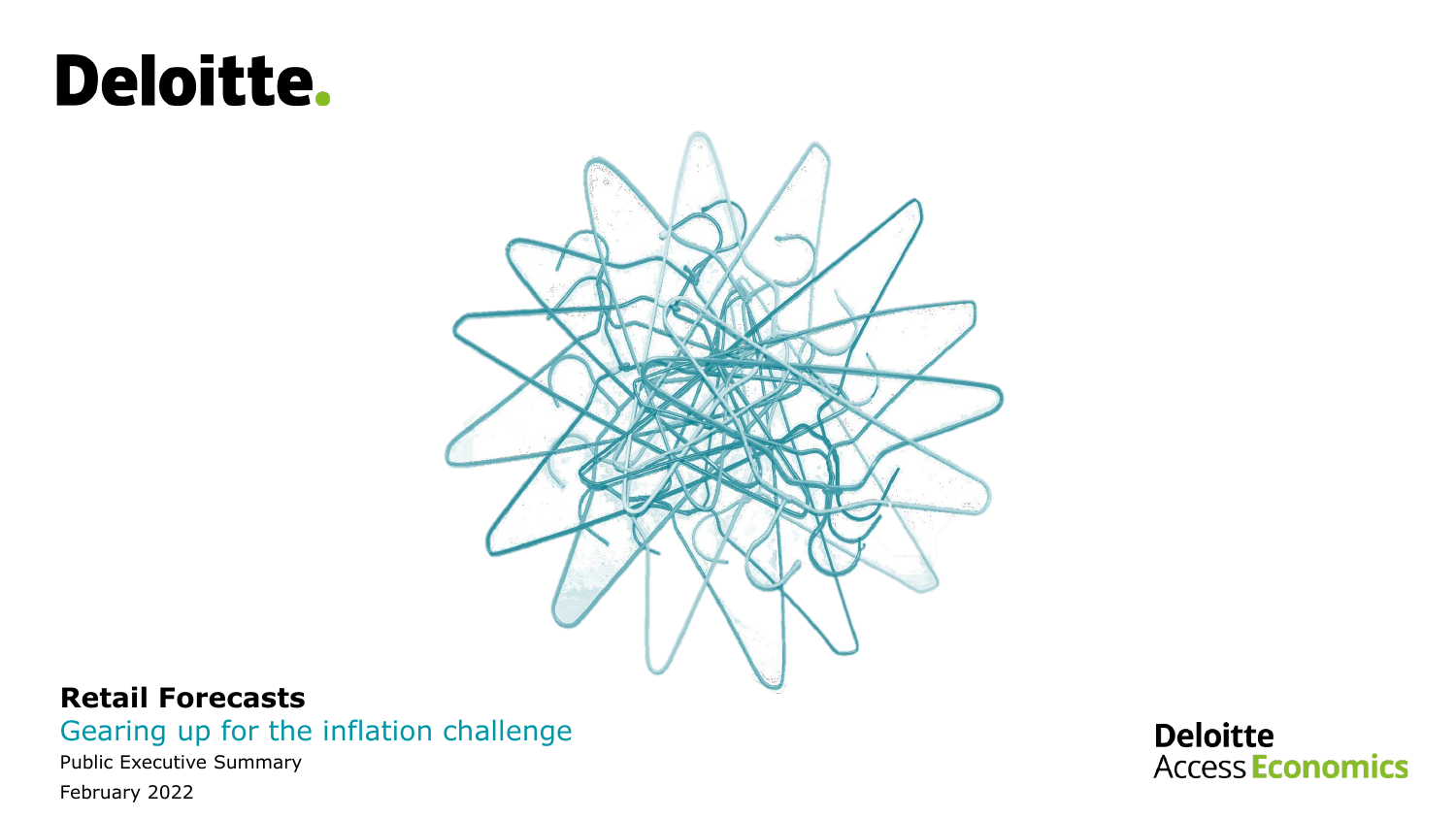The retail rollercoaster continued as we ended 2021. What's different now is the decision to shop is back in consumers' hands – that means confidence is key. On that note December 2021 was rough…but it didn't last and indicators are already showing retail sales picking up again. Retailers will need to prepare themselves for some channel shift of spending back to services, but for now the key issues are a supply side squeeze.

The retail sales rollercoaster continues, with a surge in sales over Sep-21 to Nov-21 as restrictions eased, only for retail sales to once again pull back sharply over Dec-21 amid the Omicron wave. All of that shows up as a surge in real retail sales of 8.2% in the December quarter. But, Omicron was a momentum buster for retail spending, which is consolidating at around its late 2021 levels.

The environment has changed – we are now living with the virus (less government restrictions; more individual decision making) and that means also shopping with the virus.

The remainder of 2022 should see a more consistent level of spending for retail, supported by consumers' significant war chest of savings accumulated over the pandemic, as well as strong labour market conditions.

But retail sales may see a smaller than usual proportion of those consumer spending gains over 2022, with a stronger shift away from retail to other areas of consumer spending. According to Deloitte's Global State of the Consumer Tracker consumers' spending intentions in recreation and [entertainment,](https://www2.deloitte.com/us/en/insights/industry/retail-distribution/consumer-behavior-trends-state-of-the-consumer-tracker.html) restaurants, transportation, saving and investing, and leisure travel have all improved since November 2021, though spending on electronics and home furnishings have dipped.

Hence, while retail outperformed total consumer spending through much of the pandemic, the forecast period sees the opposite occurring.



#### Real food and non-food retailing

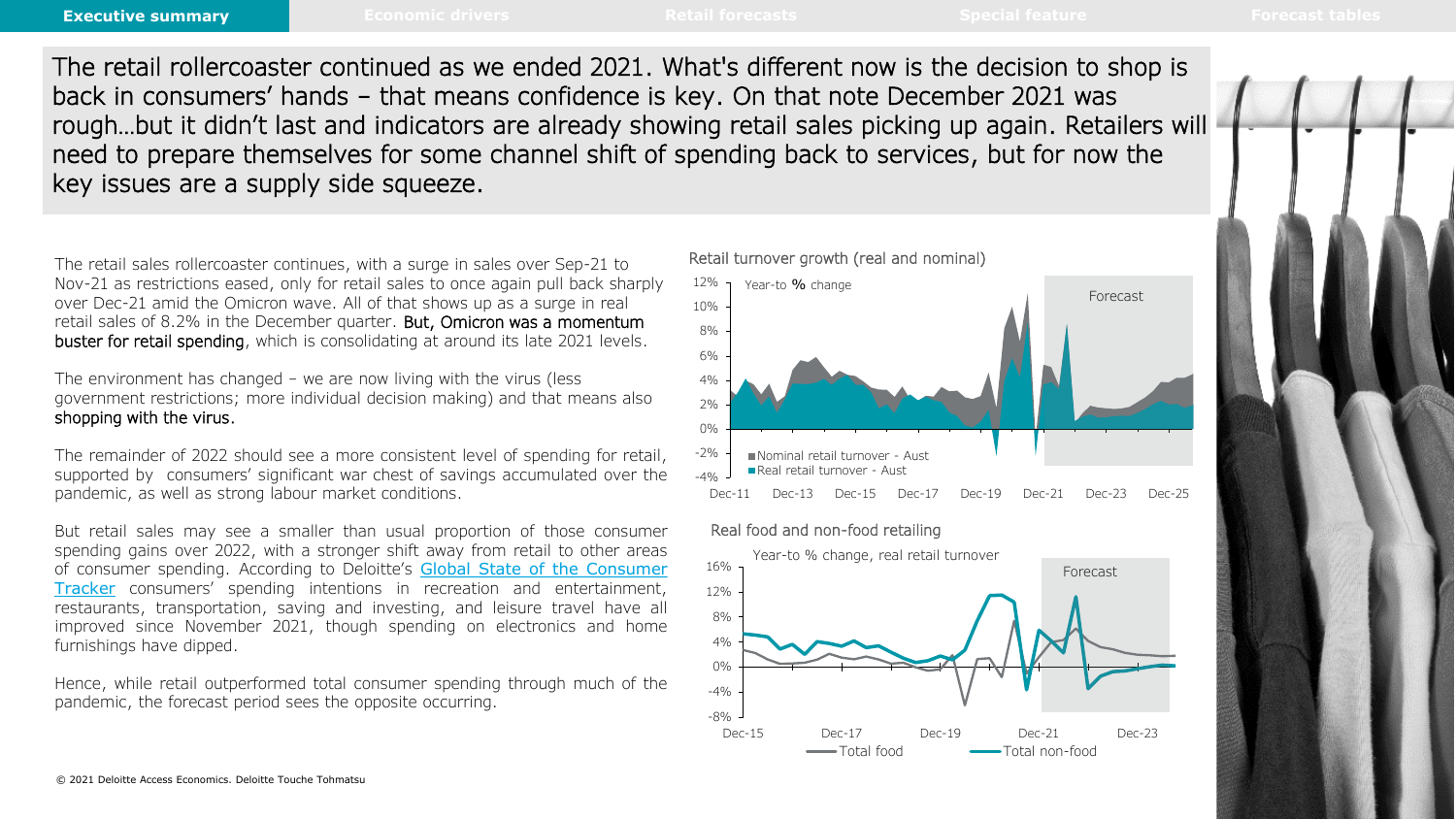While the demand side of the equation is generally supportive, the larger immediate challenges for retailers may be on the supply side, dealing with an inflationary environment.

While the channel shift to greater services spending is a potential headwind, retailers may not be thinking about this just yet with the sector facing some larger challenges on the supply side - access to staff, access to goods and managing inflationary pressure.

Retailers are struggling to find enough workers, and the right workers, in one of the tightest labour markets the economy has seen for some time. Deloitte's CFO Sentiment [survey showed 93% of all CFOs rated 'talent' as their biggest chall](https://www2.deloitte.com/au/en/pages/about-deloitte/articles/cfo-sentiment-edition-12.html)enge. And even if businesses have enough staff on the books, Omicron has been fashioning absences from work, which saw hours worked tumble in January.

The other big pressure is coming from supply chains. The sophistication of the supply chains the retail sector relies on have been tested over the pandemic, and it has led to delays in stock and deliveries, and cost increases which have put a squeeze on some retailers' margins. That creates a balancing act for many retailers between passing on price rises to consumers and maintaining profits margins on the one hand, and absorbing some of that cost increase and maintaining demand on the other. The extent of competition within each segment will be important in how that pricing decision plays out.

Imported price pressure is also likely to add to the equation. A 12.5% increase in transport costs was already a big contributor to CPI growth over the past year, and one of the business consequences of the Ukraine conflict may be further escalation in energy costs. Such escalation may further push up the cost of imported goods for Australian retailers.

#### Key changes since last issue

The December quarter retail sales result was stronger than previously predicted, with a spending boom over Sep-Nov 2021 as restrictions were eased. Despite the Omicron outbreak sneaking in towards the end of the year and spreading very rapidly across Australia it is expected spending will get back on track quite quickly and so the March quarter of 2022 is now expected to show a sales decline of 0.2% (previously -1.1%).

The forecast retail sales growth for 2021-22 as a whole has increased from 0.6% to 2.2%, held up by a strong December quarter and the modest expected contraction in March quarter.

Given the strength of labour market conditions and build-up of household savings, estimates for retail sales growth over 2022-23 have been revised upwards from 1.8% to 2.8%. This is still expected to be a slower growth rate than overall consumer spending, with some channel shift back to services.

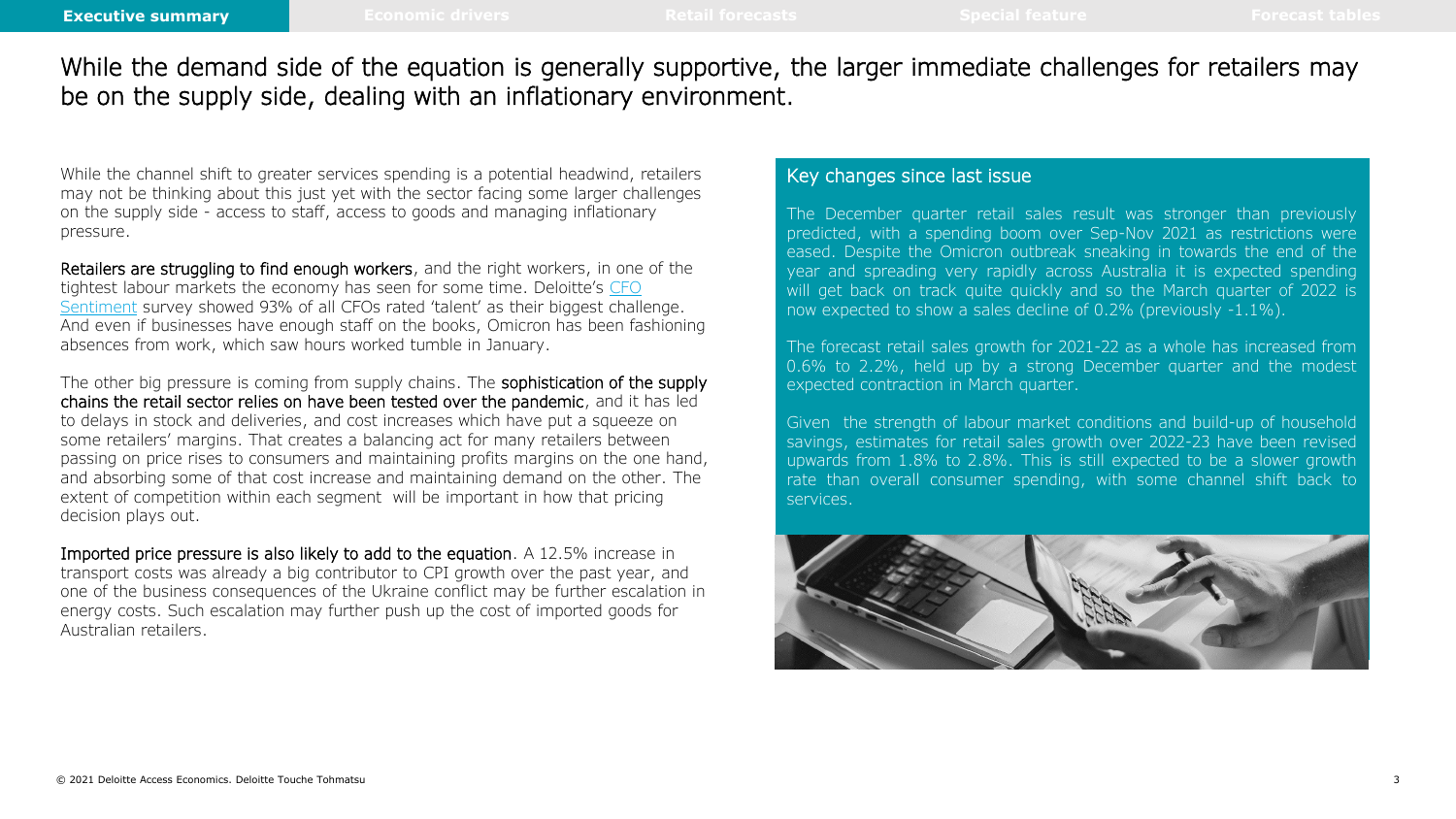### Deloitte CFO Sentiment Survey | Edition 12: Resilient in the face of [uncertainty](https://www2.deloitte.com/au/en/pages/about-deloitte/articles/cfo-sentiment-edition-12.html)

Despite facing a significant number of economic and operational risks, Australian Chief Financial Officers (CFOs) have entered 2022 with optimism. Almost 1 in 4 CFOs (the highest share) reported being 'highly optimistic' as Australia enters 2022 with another 58% reporting being 'optimistic'. And the story appears to be the same over in the US with the 2022 Retail [Industry](https://www2.deloitte.com/au/en/pages/consumer-business/articles/2022-retail-industry-outlook.html) Outlook revealing retail executives are optimistic despite pressures from prices. There are some concerns still looming over CFOs heads though. Australian CFOs see risks about the continuation of low interest rates as weighing on the outlook (driven by higher inflation), rising cost of inputs and the value of the Australian dollar (with the risk of a decline if Australian interest rates rise much more slowly than global rates).

A lack of talent and skills appears to be the universal cloud over business heads. 93% of CFOs surveyed agreed that securing and retaining key talent will be a risk to their businesses in 2022. And while this is not a new phenomenon, the level of concern has only intensified and surpassed other risks in the economy. This is also a risk being felt in other countries as well. US Retail executives see labour shortages as a leading concern over the coming months, especially when they are in competition with the flexibility of the economy - 70% believing it will hamper retail growth in 2022.

While talent is at the forefront of CFOs minds, there are still other risks at play. One being the economic slowdown in China which has moved up the priority list over the last six months. Overall, 91% of CFOs rated uncertainty levels as being higher than normal. But is COVID the new normal? Despite the high levels of uncertainty, CFOs are skill looking to take risks on their balance sheets, which has been helped along by low interest rates, but it is also likely they are adapting to the current environment.

Going forward, the focus for CFOs shifts to strategy and foresight and ESG related actions are at the top of the list. However it appears Australian CFOs face some barriers to driving the change consumers desire. Firstly, a lack of resources and skills, and secondly, the difficulty in measuring the return on investment of ESG actions.

CFOs are seeing the short term as a tipping point for some key economic variables. Interest rate expectations have changed dramatically over the past year. At the start of 2022, almost three quarters of CFOs surveyed expect rates to rise. A key related question is how long increased inflation pressure will last for, with most economic forecasts expecting that inflation rates will be lower in 2023 than 2022.



*Source: Deloitte Access Economics*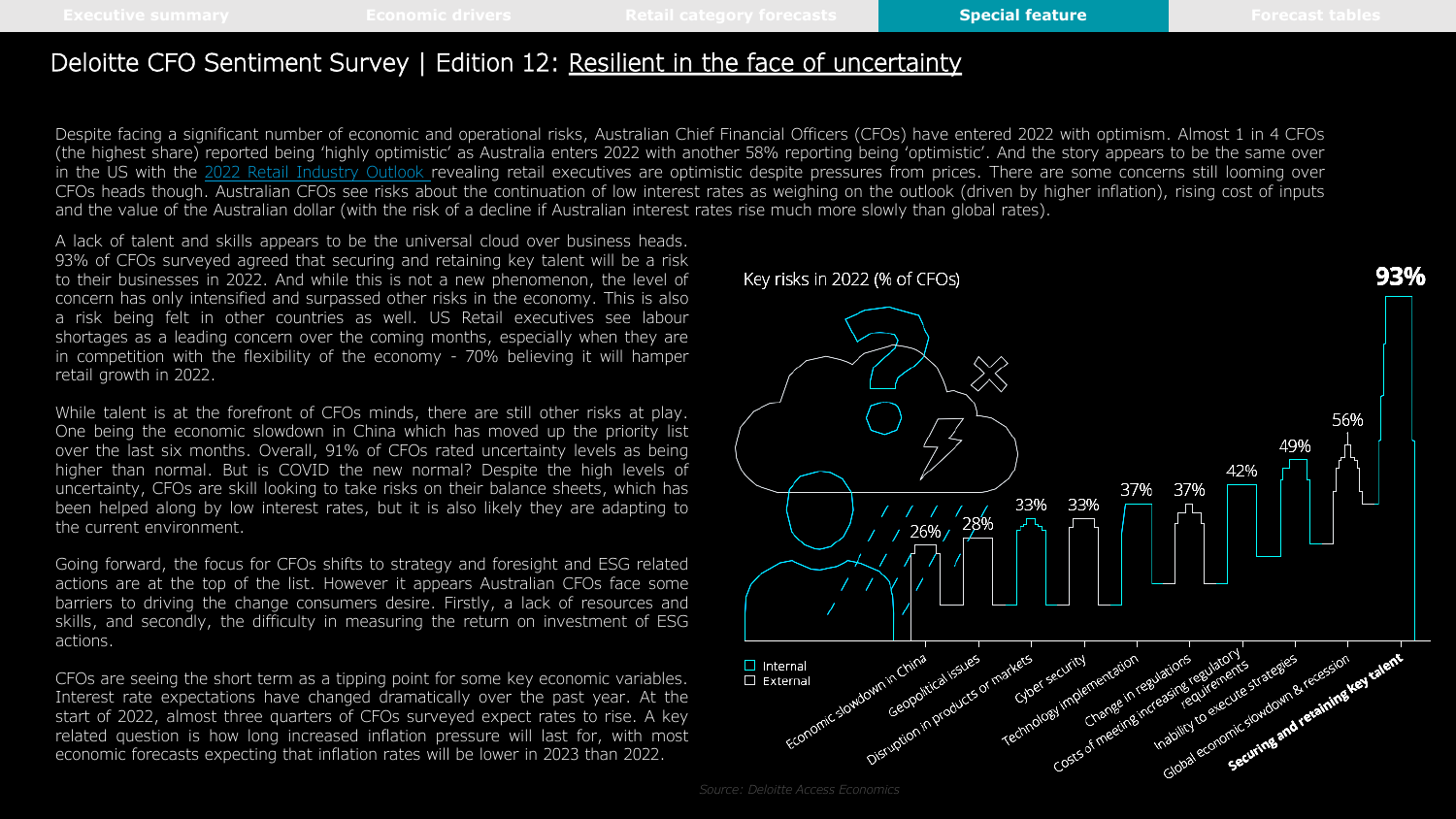## Our publications



David Rumbens Partner, Deloitte Access Economics [drumbens@deloitte.com.au](mailto:drumbens@deloitte.com.au) +61 434 671 039



Victoria Holt Analyst, Deloitte Access Economics [vholt@deloitte.com.au](mailto:emdabbs@deloitte.com.au)



Ben Rada Analyst, Deloitte Access Economics brada@deloitte.com.au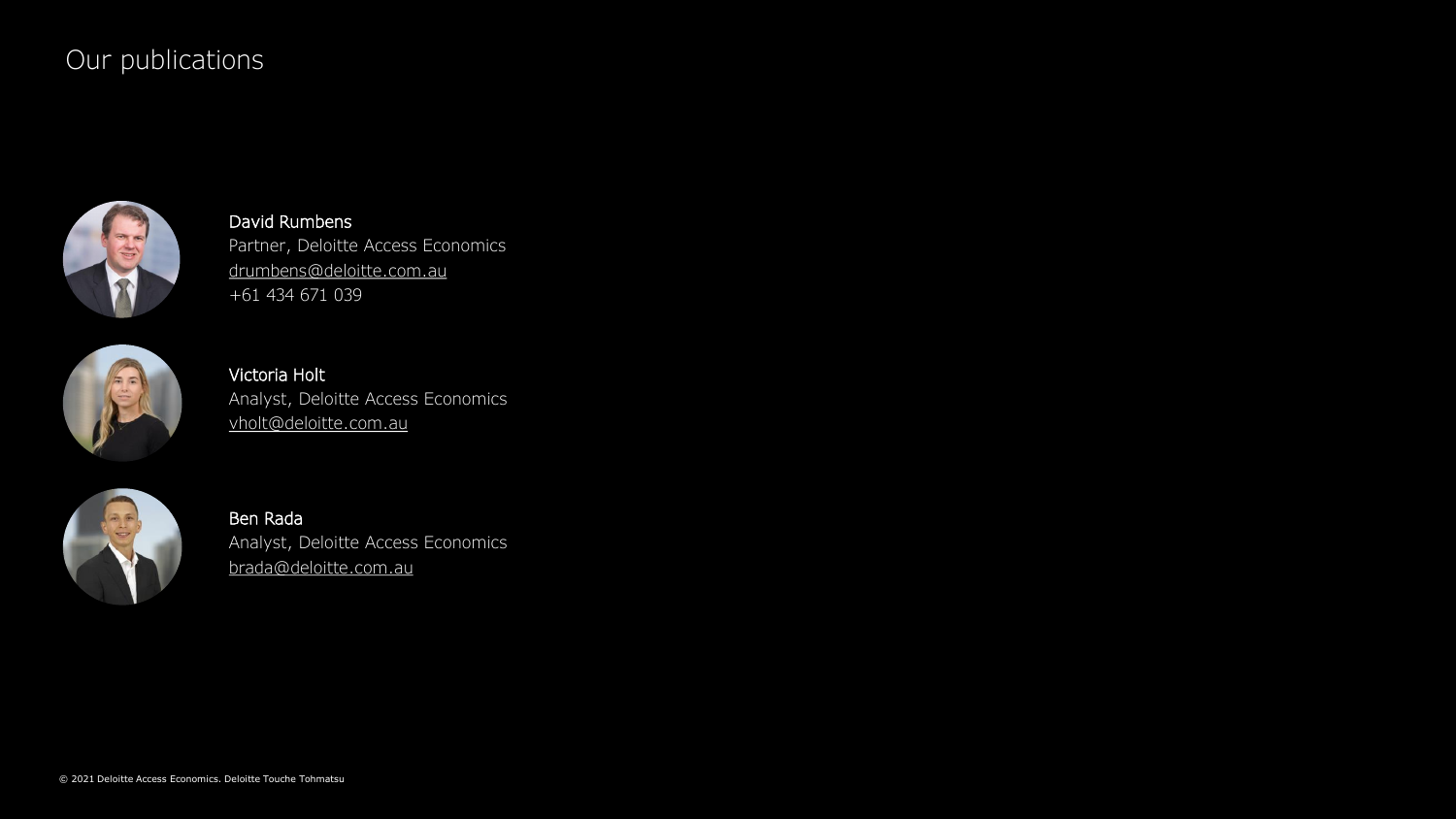#### **Budget Monitor**

*Budget Monitor* is a key source of independent private sector projections of Federal budget trends in Australia. Budgets are analysed and projections made, including detailed estimates of future spending and revenue levels. *Budget Monitor* is prepared twice a year, prior to the Mid-Year Review and to the Federal Budget itself.

#### **Business Outlook**

*Business Outlook* is a quarterly publication aimed at those who require depth of detail about the business environment, analysing prospects across 22 industries and each of the Australian States and Territories. It provides facts, figures and forecasts on Australian and world growth prospects, interest rates and exchange rates, wages and prices, exports and imports, jobs and unemployment, taxes and public sector spending. These forecasts strengthen and enhance your strategic planning capacity.

#### **Employment Forecasts**

*Employment Forecasts* is released quarterly and provides forecasts and commentary for each industry, plus white collar, blue collar and office demand index (where the latter draws on the 'office intensity' of each industry). There are three levels of data available: state, city and CBD. *Employment Forecasts* is particularly useful in the analysis of property market demand.

#### **Investment Monitor**

*Investment Monitor* is a quarterly publication that provides detailed data on major business and government investment projects in Australia. Project investment is a key source of future economic growth. It lists individual Australian construction and investment projects with a gross fixed capital expenditure of \$20 million or more. Projects are listed by State, sector and status of each project. Suppliers will appreciate the project updates, while economists benefit from one of the most comprehensive breakdown of investment prospects available in Australia.

#### **Retail Forecasts**

*Retail Forecasts* is a quarterly publication that provides an analysis of current retail sales and consumer spending, and the important economic drivers that influence them. It includes ten-year forecasts of retail sales by major category and of key economic drivers.

#### **Tourism and Hotel Market Outlook**

*Tourism and Hotel Market Outlook* is an annual publication that provides insight into the issues facing the Australian tourism and hotel sectors, including in-depth analysis of recent trends and their underlying drivers across the domestic and international tourism markets. The *Tourism and Hotel Market Outlook* publication includes analysis of ten of the country's major hotel markets (including all capital cities) and forecasts growth in supply, occupancy, room rate and revenue per available room (RevPAR) across the ten major Australian tourism markets.

#### **For any publication or subscription queries please contact us via phone, email or visit us online: +61 3 9667 5070**

[daesubscriptions@deloitte.com.au](mailto:daesubscriptions@deloitte.com.au)

#### <https://economics.deloitte.com.au/DAELandingPage>